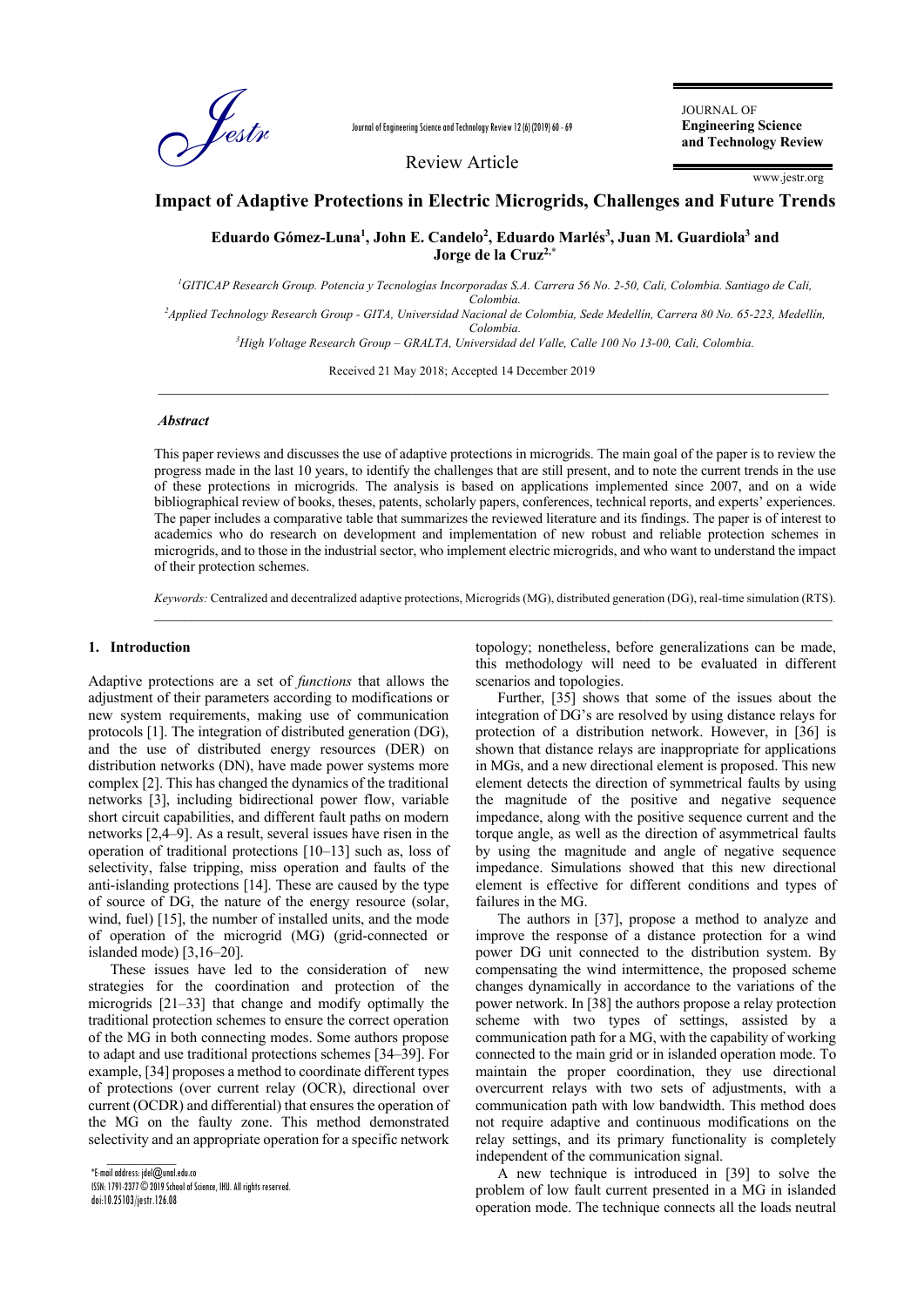points of the MG to the grounding system, which results in an increase in the fault current in the islanded mode of operation and reduction of the step voltage in every node.

To guarantee a correct operation of the MG, other authors recommend protection schemes that adapt to the MG operational conditions [40–50]. For example, in [40], the concept of agents for a DG anti-islanding protection is introduced, where multi-agent systems are used to coordinate the connection status of the DG unit. The authors in [41] suggest a protection scheme with digital relays based on a differential protection with a communication network applied to a distribution system with high penetration of alternative energy resources.

On the other hand, [42] brings into the discussion, the concerns of the protections in low voltage MG. The author presents an assessment of the use of communication protocols and the application of the standard IEC 61850, and suggests how to make the operation of the communication-based protections more reliable. In [43], the authors applied communication based protection schemes with differential relays to islanded systems, and test their efficacy and accuracy via real-time simulations.

In 2011, [44] proposed the use of an adaptive overcurrent protection, based on local information, with no need of a communication system, that allows to detect faults and the state of operation of the DG unit, by updating the relay tripping characteristics and their operational status. In [45], an adaptive scheme and a adaptable protection architecture is suggested for the new digital substations. The authors in [46] considered a hierarchical protection strategy based in digital overcurrent relays with communication assistance, that responds with adaptive settings according to the network topology, and differential control schemes, that protects the specific MG efficiently.

The authors in [47], describe how the use of the standard IEC 61850 and their logical nodes allow to update the protection settings, to locate and isolate a fault, and to restore a distribution network. The authors in [48], present and adaptive overcurrent protection, integrating both, the economic and technical advantages of fuses and relays on a MG. The relays are coordinated with the maximum nominal current of the fuses at the nodes, obtaining selectivity, reliability and speed in the operation when simulated. The authors in [49], discuss other configurations for the MG, specifically, ring microgrids, that emphasizes the protection and load adaptive behavior as a way to improve the detection of faults.

In 2018, the authors in [50], present an adaptive reclosing scheme, formed by a protective relay, two circuit breakers located at the side of the source and the load, and a battery energy storage system as an uninterruptible power supply. The scheme uses the neutral current in radial distribution network with unbalanced loads, determining the neutral current characteristics at the time a fault occurs, through the transformed wavelet analysis.

In view of the above, it is noticeable, how the concept of adaptive protection begins to be relevant, and how it has become one of the best options to protect a distribution network with MG integration.

Based on the review and analysis of the literature (sources shown in Fig.1), the next section, summarizes the adaptive protections, with an emphasis on ongoing implementations, challenges, and the impact of these types of protection. Section III discusses the current trends, and section IV offers some conclusions.



**Fig. 1.** Sources of reviewed literature

# **2. Adaptive Protections**

Adaptive protections are characterized for storing several settings groups, and for applying them in the protection devices, in accordance with their operation topology. Through the implementation of communication protocols, [51,52][51,52] adaptive protections are able to modify their relay operation parameters [51,52].

Nowadays the advantages of the adaptive protection schemes are recognized over the traditional ones [53]. First, they are able to incorporate the changes in the status of the DG's and breakers in order to adjust the protective relays, and more importantly, they operate correctly.

According to [1,3,54], the adaptive protection schemes used in MGs, can be divided into two types of protections: centralized and decentralized –multi-agent - adaptive protections. A Graphical representation of each of these can be seen in [17] and [12], respectively.

# **2.1 Centralized adaptive protections**

A centralized protection structure has the particularity of containing remote control units or central protection units that store all the information about the MG. This stored information relates to the number and type of DG units, existing loads, and the status of the breakers. The main purpose is to stablish links and monitor the equipment thru communication protocols that allow sending control signals to the protection devices.

Once the control units detect a change on the system's characteristics, be the connection or non-connection of the DG, or a failure, using local or remote data, they produce new calculations to update the operational conditions of the microgrid, and to adjust their parameters to finally isolate the failure in the best possible way [1,2].

The main components in a centralized protection scheme and its characteristics are as follows:

*Centralized Control:* The centralized control is located at the point of common coupling or at the station of the main reconnector; it counts with communication protocols of type IEC 61850 and IEC 61870-5-104. It incorporates all the DG's information, and carries over the control function. Common types of Centralized Controls, are the Programmable logic controllers, PLC's, which are used for decision making processes, the selection of pre-calculated setting groups, and control of the DG units, either remotely or locally, through a communication protocol based on IEC 61131-3 ( [55,56][57,58]).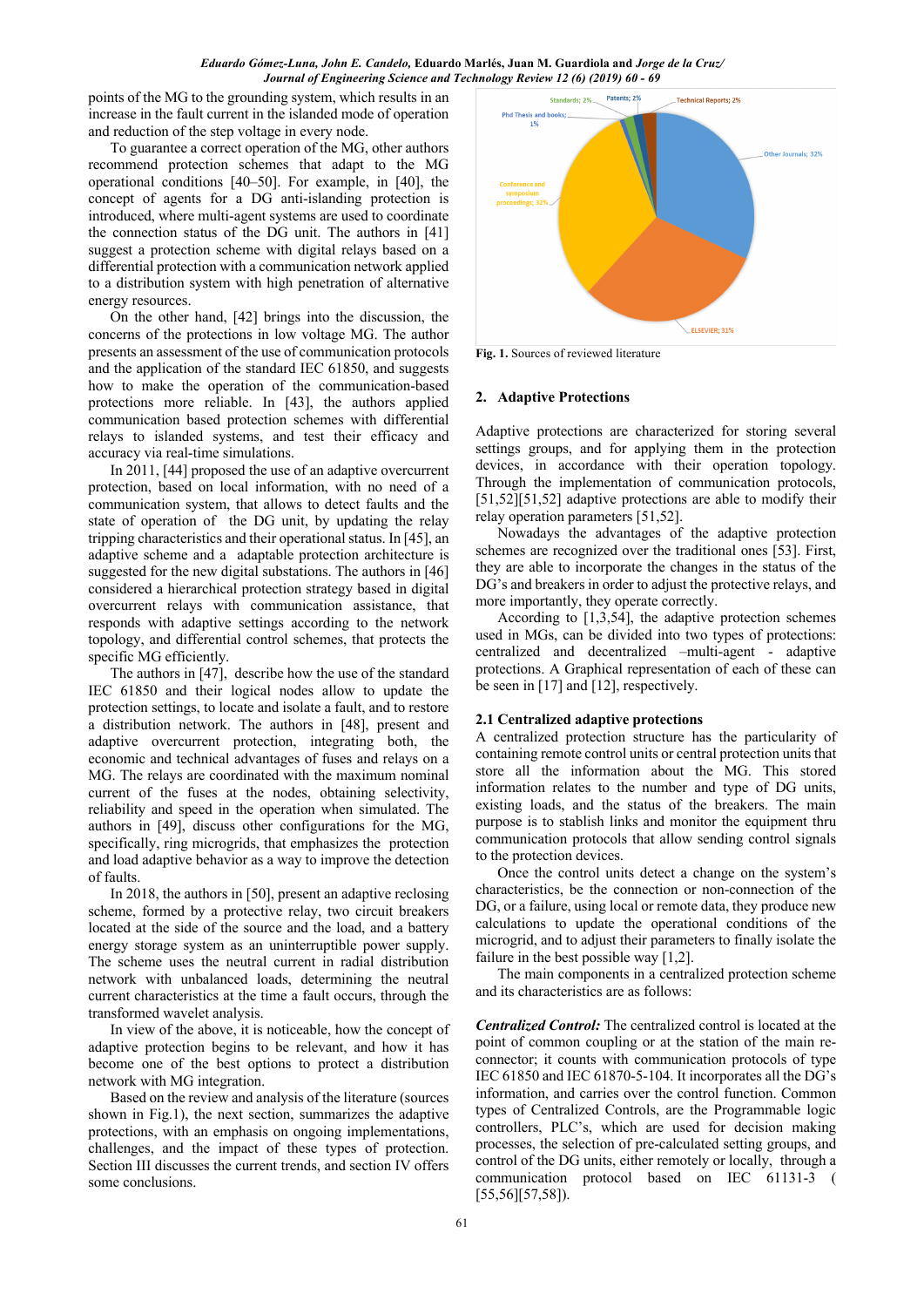*Grid automation controller:* The grid automation controller is responsible for establishing the modes of operation of the MG automatically or manually. It takes into account all of the changes, topology modifications, protection settings, and remote control of the DG's. The signal is taken to the PLC's through the main server, where all the settings to be implemented are stored [56][59].

*Information management servers:* these collect and store the information obtained throughout the communication protocols from every relay, detect the system changes and gather the data when faults occur [60].

*Supervisory Control And Data Acquisition: The SCADA/DMS* behaves as the control center of the entire red in a centralized scheme, and performs the evaluation of all the components in the red. From this evaluation, the mode of operation of the Smart Substation Controller (SSC) is determined. This controller has the ability to modify the relay connection groups, and collect local data using sensors to determine the actual state of the network [61].

*Microgrid central protection unit (MCPU):* The MCPU performs the communication operation with all the relays in the MG and DG units. In accordance with status of the units, i.e., connection or non-connection, the protection equipment will update its settings and, ultimately, detect a fault in the system. Simultaneously, the control unit counts with a communication and control module (CCM), where time delays for selectivity are calculated and embedded into the protective relays. The communication scheme is achieved by a TCP/IP protocol, based on Ethernet network for instant communication [54].

# **2.2 Decentralized adaptive protections**

A decentralized adaptive protection structure groups multiple intelligent entities named agents, which allow autonomy in the system decision-making processes [9]. These agents, which are distributed throughout the network, consist of hardware and smart software entities, including expert algorithms for task execution. The communication between the agents is achieved through protocols, which allow them to act in response to a specific assignment, and to stablish communication with the other agents, as a way to fulfill a common objective [62,63]. Adaptive protections are inserted in the DG units in the protection and control schemes [64– 68], identifying and acting according with the system necessities.

According to [62], the principal elements that conform a multi-agent protection scheme are layers, and each layer is formed by several agents. The following lists the agents most commonly used:

*Measurement agents:* the measurement agents are located in the measurement devices of the MG; these include the current, voltage transformers, and phasor measurement units.

*Protection agents:* these agents use digital relays or Intelligent Electronic Devices (IED's) and overcurrent relays.

*Mobile agents: these agents* exchange information with the upper layers.

*Performance agents:* performance agents determine the relay settings incorporating the topological changes of the network. *System agents:* these agents monitor the network using communication protocols.

*Evaluator agents:* these agents validate the settings information, selectivity and the operation of the relays.

In what follows, we will discuss the operational conditions, applications, the challenges, and the impacts of the decentralized and centralized adaptive protections:

# *2.3. Operational Conditions and applications*

*Operational conditions for the selection of a centralized protection:* The operational conditions of a protective scheme in a MG, and the system protection needs will determine the more suitable choice between centralized or decentralized type of adaptive protection. The following are the conditions needed for the selection of a centralized protection:

*Selectivity: it requires* the implementation of more sensitive methods than those made for overcurrent protections, in order to detect faulty zones, without being affected by the generation units intermittence [69].

*Communication and data transfer in short distances: a centralized protection requires short-distance communications in order to reduce the delays on data transfers.* This is necessary to increase the reliability of the centralized protections in the process of data exchange [69].

*Coordination in the operation of protective equipment:* a centralized protection requires coordination in the operation of the protection devices. In this way it is possible to identify the location of a fault inside the MG through the tripping signals from the circuit breakers; hence, isolate the faulty zone without losing continuity in the network [69].

*Optimal operation in the presence of dynamic changes of the MG: this guarantees that the* adjustment and operational parameters from the protective devices are updated optimally [54,69].

*System structure and protection hierarchy:* due to the dynamic state of the MG, it is required to know its status continuously, to identify the connection mode of the generation units, and their protection coordination [54].

**Simplicity:** given that the data processing and control are directed from the central unit, the network elements like the circuit breakers, the controllers in the loads, and the generators need to be constructively simple [55].

*Applications of centralized protections*: Implementation of centralized adaptive protections have been reported in [56,61,70–77]. The authors of [56], report a pilot case of a MG integrated to a medium voltage distribution network, DN, in isolated mode of operation, which was implemented in Hailuoto – Finland. The system counted with a 20 kV feeder with a recloser, a 0.5 MW wind turbine, and a 1.5 MW diesel generator. The grid automation controller was located in the recloser to execute the control over the generation units, and to allow the communication process through the IEC 61850 protocol.

In [61], the adaptability of the protective relay for the DG unit is verified through real-time simulation (RTS). The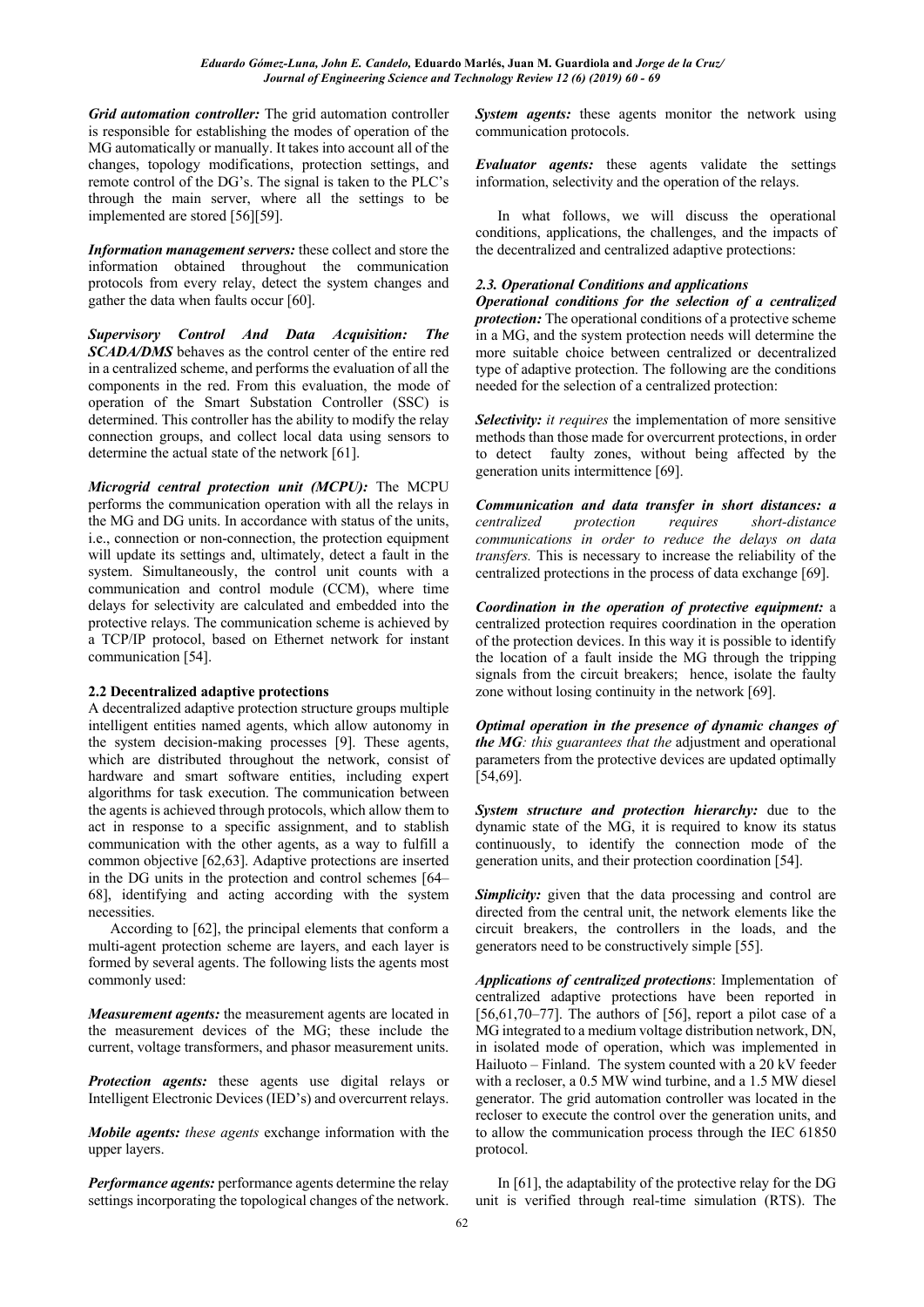authors in [70], propose an adaptive protection scheme with a microgrid central protection unit (MCPU), and 15 Intelligent Electronic Devices (IED's), which were distributed in the nodes, loads and DG units, with communications happening through a wide range wireless network, based on WiMAX technology. Its behavior was validated throughout simulations that showed the system complied with the latency requirements and protected the proposed MG.

In [71], an adaptive protection algorithm was verified in the IEEE 13 node modified model, by adjusting the protection settings in response to changes in the generation units. In [72], a Denmark 10 kV network was modified by adding loads and several DG units (1 PV, 5 wind turbines, 4 combined cycle plants). In addition, the authors test an online detection algorithm for an overcurrent adaptive protection, and a decentralized communication system to detect changes in the topology of the MG.

Using RTS, the authors in [73], report the effectiveness of an adaptive protection system for overcurrent relays for a countryside MG with DG units, changing their modes of operation using the IEC 61850 protocol. In [74], a centralized adaptive scheme with phasor measurement units (PMU's) and a control protection unit (CPU) was designed. This protection system was based on positive sequence components that were able to detect the incident and the affected zones, and protect against different types of faults and topologies in the MG.

In [75] the authors used a microprocessor relay model with a digital communication system instead of a CPU, able of detecting different type of faults and the faulty phase. Similarly, the system blocks the signal that flags the problem, protecting the MG in both modes of operation. In [76], an adaptive protection coordination scheme based in the algorithm of the Artificial Bee Colony (ABC) is presented. This protection allows an optimal directional overcurrent relay (DOCR) coordination in the IEEE 30 node with multiple DG units, where a master server is used as central unit, enabling communication with the relays as a way to select the proper settings for each device and monitoring the network changes.

In [77] a MG is modeled with distributed energy resources, electronically coupled with an adaptive protection scheme. This model ensures the MG protection for different types of contingencies, independently of its operation mode. It uses reclosers, overcurrent relays based on microprocessors, and a microgrid communication path between all the relays and the DG units. The novelty of the proposed scheme is its capacity to monitor the MG, and instantaneously update the relay fault current, according to the variations in the system.

The authors in [78], work with a patented adaptive overcurrent protection method on a pico grid formed by a MCPU, updating its mode of operation and the protection settings, in response to the location and type of fault

*Operational conditions for the selection of a decentralized protection:* The following are the conditions needed for the selection of a decentralized protection:

*Selectivity: selectivity in a decentralized protection is achieved throughout* the intelligence incorporated in the local devices, and the cooperation between agents, which allow the identification of faulty zones with great accuracy and reliability, avoiding false tripping.

*Decentralized architecture: the decentralized architecture requires that the* decision making and local information

exchange *be* adjustable to the distributed characteristics of the MG [79].

*Flexibility: a decentralized protection must be* able to adapt to the conditions of the system, independently of the type of generation or load in the system [79].

*Resilience:* a decentralized protection must have the capacity to respond and isolate a fault, without interrupting its operation and objectives [79,80].

*Communication and data transfer at different distances:*  A decentralized protection must be able to transfer data at different distances. Depending on the communication system, and on its speed, a decentralized protection system can communicate its information and monitor the system locally or remotely, offering robustness.

*Local operation of protective devices:* A decentralized protection must be able to perform self-validation, selfcorrection, and act quickly in response to a contingency [81].

*Simplicity:* decentralized protections must have simple agent platforms with precise algorithms that ensure an optimal use of the MG resources [82].

The use of decentralized adaptive protections for analysis, protection, isolation and restoration of the energy service after a contingency, using different methodologies have been reported in [59,83–87]. In [59], relays settings are modified off-line through simulations and the faults are cleared on-line, maintaining the selectivity of the protective devices. In [83], an expert algorithm that mimics the human cellular behavior of the immune system is adopted for the agents, improving the reliability in the equipment response and avoiding the use of the central controllers.

According to [84], multi-agent systems (MAS) are applied to achieve an efficient power management and fault restoration, forming dynamic groups for the administration of the agents, with a flexible structure. The authors in [85] propose a multi-agent system based on the magnitude and direction of the sequence current to locate and isolate a fault in a MG. The authors in [86] use the Ybus algorithm, defining Ip currents as initial conditions for the modes of operation of the MG. The communication among agents is achieved using TCP/IP protocols.

In [87], the phase angle of a current signal is compared and a communication assisted method is implemented using the protocol IEEE std. C37.118.

In [88], a decentralized adaptive protection development based on distributed logic was patented. The system divides the distribution network (DN) into multiple areas, which are composed of a busbar, an area controller, and a protective device. This method allows for the detection of any local changes in the network, and re-calculation of level of the short circuit in the specific area.

# *2.4. Challenges*

Despite finding several examples of applications of adaptive protections with clear significant operative advantages, they are still in the process of research and development. One of the main challenges identified in the reviewed literature is the operative speed of the protection, the re-adjustment of its settings, and the minimization of the number of users affected from contingencies that can be caused by the connection and disconnection of big DG units, or by the change in the operation mode of the MG [56]. Other challenges include the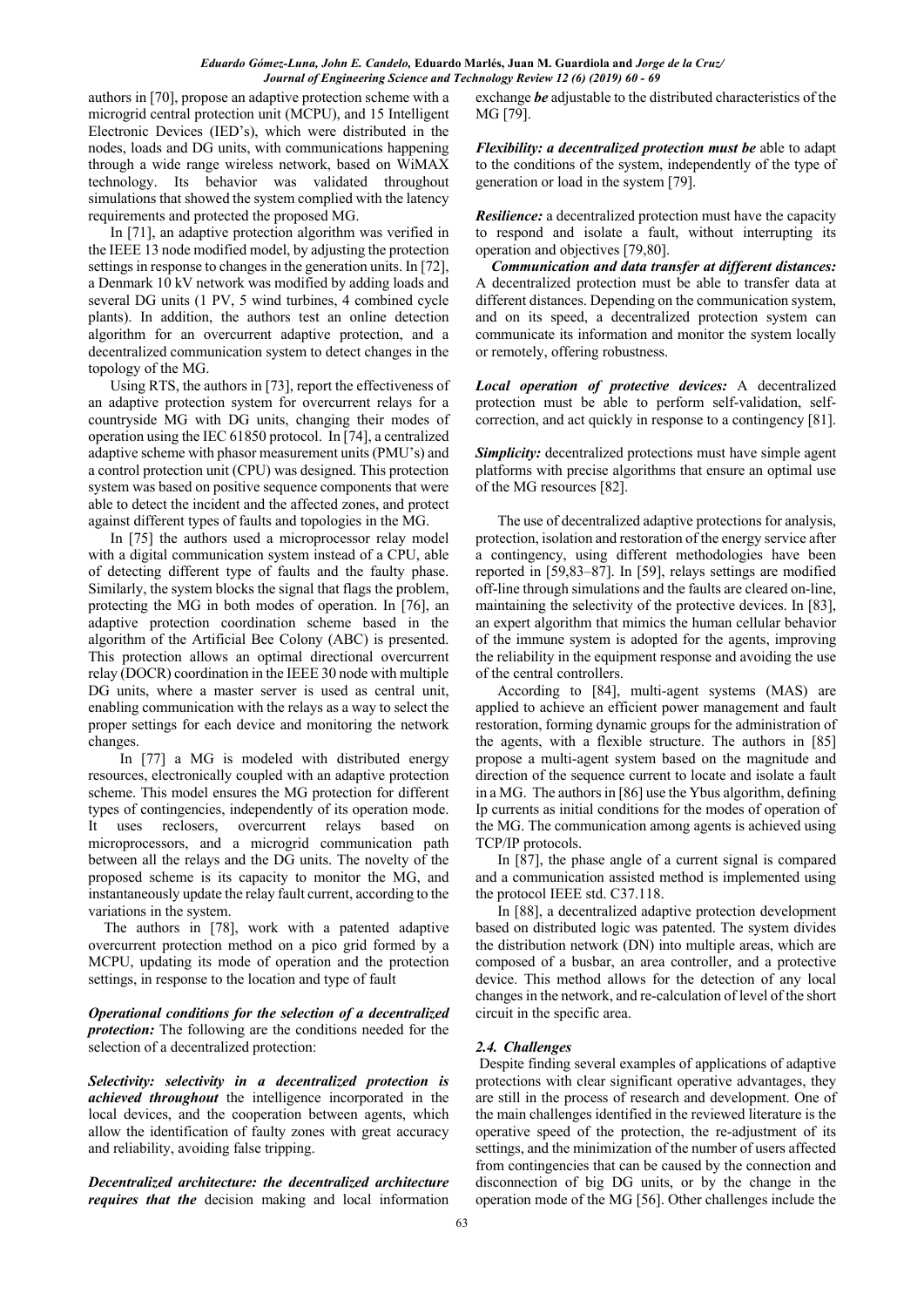improvement of the delay times and sensitivity of the adaptive protections to guarantee a correct coordination in their operation [89].

Due to all the possible scenarios in a MG, it is complicated to calculate and consider settings and adjustments in an infinite number of cases. As a result, to ensure a complete protection, the most representative and significant cases are selected [73]. Similarly, when considering different distributed energy resources, it is necessary to define the criteria for the relay settings [90].

On the other hand, like smart grids, adaptive protections depend heavily on communication systems. Therefore, all the issues that are inherent to any communication system also affect them [91]. In addition, they are vulnerable to the problems of interoperability and exchangeability [92]. and to cyber-attacks [93–95]. All these are external issues that affect their operational integrity [91].

Decentralized schemes also present many challenges that need to be addressed and resolved before they become a popular alternative [96]. These challenges include portability, security, and emerging behavior of the multi-agent systems [79]. Similarly, delay times in data transfer and communications [82,86,97], and delays on the circuit breakers operations [98] need to be improved. Furthermore, it is necessary to develop more economically efficient schemes with PMU's [87].

Additional challenges include addressing information security, [99]; obtaining standardization of the agent modules, [62], [79], [81], [99]; dealing with the impact of government regulations and achieving economic efficiency [100,101]. Furthermore, the MAS need to be implemented in real settings, and tested in systems that are more complex [101– 103].

# *2.5. Impacts*

According to the authors in [104], adaptive protections are seen as a necessary element in a smart grid and are currently among the best options for protection of MGs.

As discussed above, centralized adaptive protections rely on the network paths, and communications to detect changes in the system and adjust parameters. Therefore, events that lead to a loss of information and communication between the units will greatly affect the MG. These include cyberattacks carried out throughout the system's communication network that can cause distortions in the IED's units and transmit malicious codes that lead to buffer overflows that create inconveniences for the control of the system's data. Similarly, of importance are cyberattacks that occur in the data transmission systems like the Generic Object Oriented Substation Event (GOOSE), and the Sampled Measured Valued systems SMV, which are both part of the IEC 61850 protocol [93,105]. Because these carry vital information (alarm s, status, and control) between devices, alterations of these values could create an automation breakdown, causing a circuit breaker to miss an operation. The authors in [106] summarize the cyber security standards and privacy for smart grids.

Selecting decentralized adaptive protections in accordance to the application will reduce costs (due to the fact that voltage transformers are not used [87]); it will shorter the data transfer process and reduce the delay time while isolating a fault [86]. In addition, it will guarantee protective

selectivity, offering robustness to the system [59,82,107], and accuracy and reliability in the operation of the MG [108].

Furthermore, the coordination among agents and artificial intelligence articulation [83,109,110] provide autonomy to the devices used for decision making processes, in response to the changes of the MG. This leads to an optimal use of energy resources with better reasoning times [82]. In addition, this allows to modify the system architecture, determine with precision and restore the faults dynamically [84,111], analyzing, validating, acting and managing the daily system operation [81,112,113]. Additionally, the local decision making process improves the communication system response and the errors related to them [114].

# **3. Future Trends of Adaptive Protections in Electric MG**

As the development and implementation of micro-grids increase around the world, so will the use of adaptive protections in MGs. It is clear then that validating their operation schemes in real-time, becomes a necessary step in order to guarantee a reliable operation. Some studies have begun using real-time simulation (RTS) [69,115–119] with hardware in the loop configuration (HIL). Optimal coordination adjustments have been determined for an adaptive protective scheme before its physical implementation. Tests performed with real-time (RTS) and non-real-time simulation (NRTS) has been also compared [120], validating the selectivity, reliability and speed for the adaptive overcurrent protection systems.

Other research's has shown the use of Real Time Simulations (RTS) as a way to test communication protocols [121], like the IEC 61850 and the third generation of the Distribution Network Protocol (DNP3). Their integration into smart grids in real-time will be for sure in continuous development. The authors of [122], provide a comprehensive summary of RTS in applications in MG, outlining the test techniques, and existing methodologies in regards to the quality of power, stability, control and protections of the MG.

According to [123], the future of adaptive protections, points to the development of new and novel methods, that will address improvements in the communication systems [123– 125]. Developments that make adaptive protections suitable to protect any type of fault, for example, capable of detecting high impedance faults [126], and that are capable of optimizing the protective relay capacity [126], in order to maintain the security in any type of MG (AC, DC, AC/DC) [127]. Similarly, [128] and [129] propose schemes that are more robust for hybrid, and islanded MGs, respectively, as solutions to some of the impacts discussed above.

Currently, IEEE 1547 and IEEE 2030 specifications do not include standards for the interconnection and interoperability of distributed energy resources by adaptive protections, [130], [131–133]. Therefore, progress needs to happen in the development of standards and regulations that allow for the unification of the design, planning, and operation of MGs with adaptive protections.

Tab.1 and Tab.2 summarizes, the applications, challenges, and trends for a centralized and decentralized adaptive protection respectively, discussed in the reviewed references.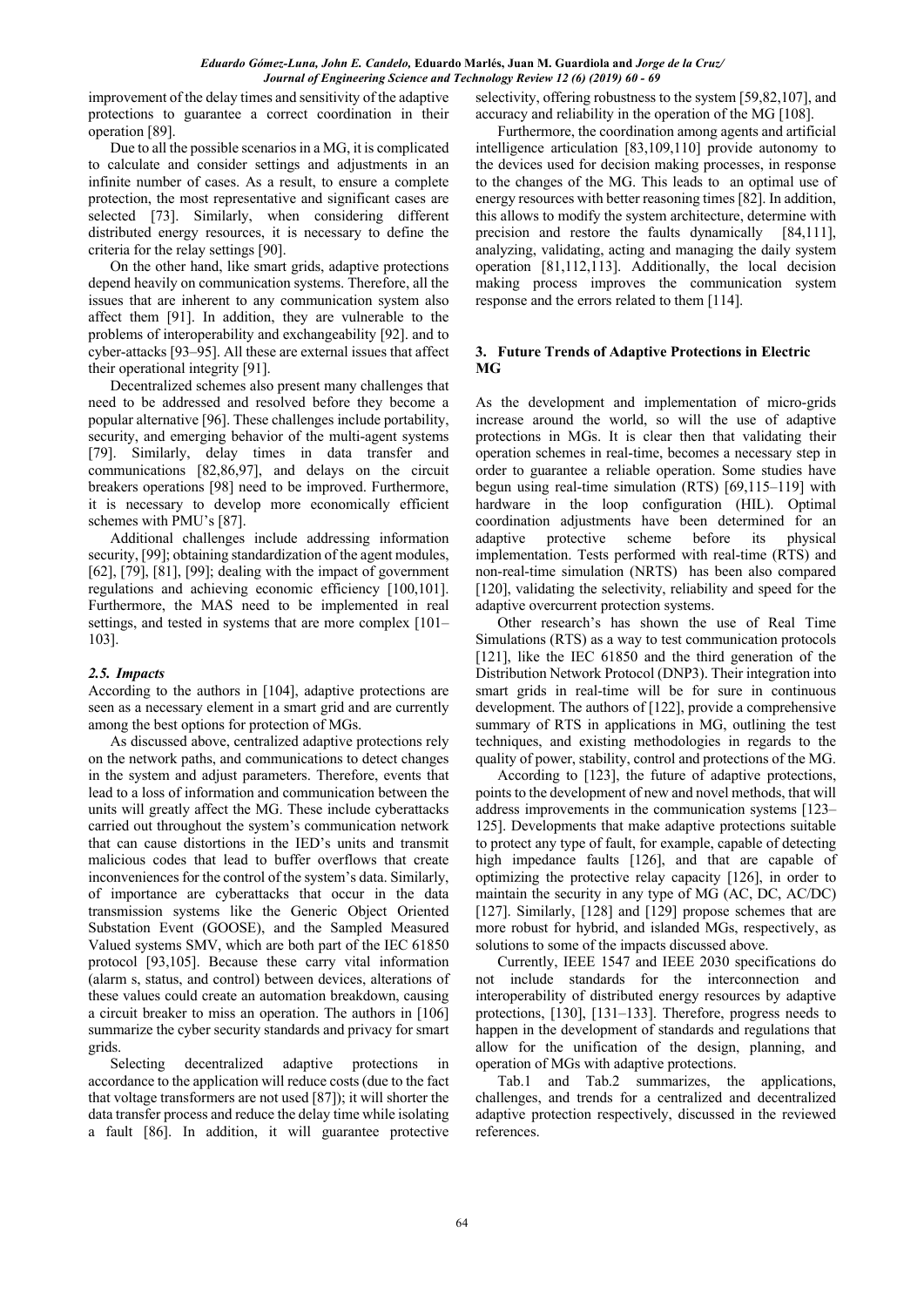|                     | <b>REFERENCES</b>       |                              |                       |                  |
|---------------------|-------------------------|------------------------------|-----------------------|------------------|
|                     |                         | Challenges                   | <b>Trends</b>         |                  |
| <b>Applications</b> |                         |                              |                       |                  |
| Analysis,           | <b>Fault</b> location   | Communication speed          | Differential          | [69],[72]        |
| monitoring and      |                         |                              | protection methods    |                  |
| fault diagnosis     | <b>Fault</b> isolation  | <i>Improve the operative</i> |                       | [54, 56, 69]     |
|                     |                         | speed                        |                       |                  |
|                     | Information management  | Improve the                  |                       | [54, 69, 72]     |
|                     | and system status       | communication links with     |                       |                  |
|                     |                         | the central control unit in  |                       |                  |
|                     |                         | long distances               |                       |                  |
|                     |                         | Change in the                |                       | [71, 73]         |
|                     |                         | configuration of the DG's    |                       |                  |
| Protection          | Relay settings          |                              |                       | [54, 55, 69, 71] |
| coordination        | modification (off-line) |                              |                       |                  |
|                     | Reorganization of the   | Modification and update      |                       | [54, 89]         |
|                     | protections hierarchy   | of delay times and           |                       |                  |
|                     |                         | protections adjustments      |                       |                  |
|                     |                         | Limited fault scenarios      | Calculation of        | [89]             |
|                     |                         |                              | settings in Real-time |                  |
|                     |                         |                              | More sensitive        | [89]             |
|                     |                         |                              | protection schemes    |                  |
|                     |                         |                              | IEC-61850 based       | [54, 89]         |
|                     |                         |                              | communication links   |                  |
|                     |                         |                              | MG security           | $[127]$          |

# **Table 1.** Applications, challenges, and future trends of a centralized adaptive protections

# **Table 2.** Applications, challenges, and future trends of a decentralized adaptive protections

| <b>Table 2.</b> Applications, challenges, and future trends of a decentralized adaptive protections<br><b>IMPACT OF ADAPTIVE PROTECTIONS IN MG</b> |                         |                     |                                  |                            |  |  |  |  |
|----------------------------------------------------------------------------------------------------------------------------------------------------|-------------------------|---------------------|----------------------------------|----------------------------|--|--|--|--|
|                                                                                                                                                    | <b>REFERENCES</b>       |                     |                                  |                            |  |  |  |  |
| <b>Applications</b>                                                                                                                                |                         | Challenges          | <b>Trends</b>                    |                            |  |  |  |  |
| Analysis,                                                                                                                                          | <b>Fault</b> location   |                     |                                  | $[83,85-87,99,108]$        |  |  |  |  |
| monitoring                                                                                                                                         | <b>Fault</b> isolation  |                     |                                  | $[83,86,87,100,108]$ ;     |  |  |  |  |
| and fault                                                                                                                                          | System restoration      |                     |                                  | [83, 84, 86, 87, 108, 111] |  |  |  |  |
| diagnosis                                                                                                                                          | Clearing faults on-     |                     |                                  | [59]                       |  |  |  |  |
|                                                                                                                                                    | line                    |                     |                                  |                            |  |  |  |  |
| Protection                                                                                                                                         | Relay settings          |                     |                                  | [59,81,98,103,112]         |  |  |  |  |
| coordination                                                                                                                                       | modification (off-line) |                     |                                  |                            |  |  |  |  |
| Power                                                                                                                                              | Load ejection           |                     |                                  |                            |  |  |  |  |
| and demand                                                                                                                                         | Efficient power         |                     |                                  | [82, 84, 103, 114]         |  |  |  |  |
| management                                                                                                                                         | management              |                     |                                  |                            |  |  |  |  |
|                                                                                                                                                    |                         | Improve delay       |                                  | [79, 82, 86, 98]           |  |  |  |  |
|                                                                                                                                                    |                         | times in data       |                                  |                            |  |  |  |  |
|                                                                                                                                                    |                         | transfer            |                                  |                            |  |  |  |  |
|                                                                                                                                                    |                         | Economical          |                                  | [87, 100, 101, 111]        |  |  |  |  |
|                                                                                                                                                    |                         | protection schemes  |                                  |                            |  |  |  |  |
|                                                                                                                                                    |                         | and less sensitives |                                  |                            |  |  |  |  |
|                                                                                                                                                    |                         | Information         |                                  | [79,99]                    |  |  |  |  |
|                                                                                                                                                    |                         | security            |                                  |                            |  |  |  |  |
|                                                                                                                                                    |                         | Standardization     |                                  | [62, 79, 81, 99, 101, 108] |  |  |  |  |
|                                                                                                                                                    |                         | of the agent        |                                  |                            |  |  |  |  |
|                                                                                                                                                    |                         | technology          |                                  |                            |  |  |  |  |
|                                                                                                                                                    |                         | Real and            |                                  | [79, 84, 102, 103, 112]    |  |  |  |  |
|                                                                                                                                                    |                         | complex systems     |                                  |                            |  |  |  |  |
|                                                                                                                                                    |                         | implementations     |                                  |                            |  |  |  |  |
|                                                                                                                                                    |                         |                     | Validate the information delay   | [59, 86, 98]               |  |  |  |  |
|                                                                                                                                                    |                         |                     | times with simulation software's |                            |  |  |  |  |
|                                                                                                                                                    |                         |                     | and expert algorithms software's |                            |  |  |  |  |
|                                                                                                                                                    |                         |                     | Development of more simple       | [86]                       |  |  |  |  |
|                                                                                                                                                    |                         |                     | agents and less sensitives       |                            |  |  |  |  |
|                                                                                                                                                    |                         |                     | Implementation of intelligent    | $[87]$                     |  |  |  |  |
|                                                                                                                                                    |                         |                     | devices, sensors, optimal        |                            |  |  |  |  |
|                                                                                                                                                    |                         |                     | measurements in different        |                            |  |  |  |  |
|                                                                                                                                                    |                         |                     | sections of the network          |                            |  |  |  |  |
|                                                                                                                                                    |                         |                     | Prove the efficiency of the      | [84, 108, 123]             |  |  |  |  |
|                                                                                                                                                    |                         |                     | protection schemes in different  |                            |  |  |  |  |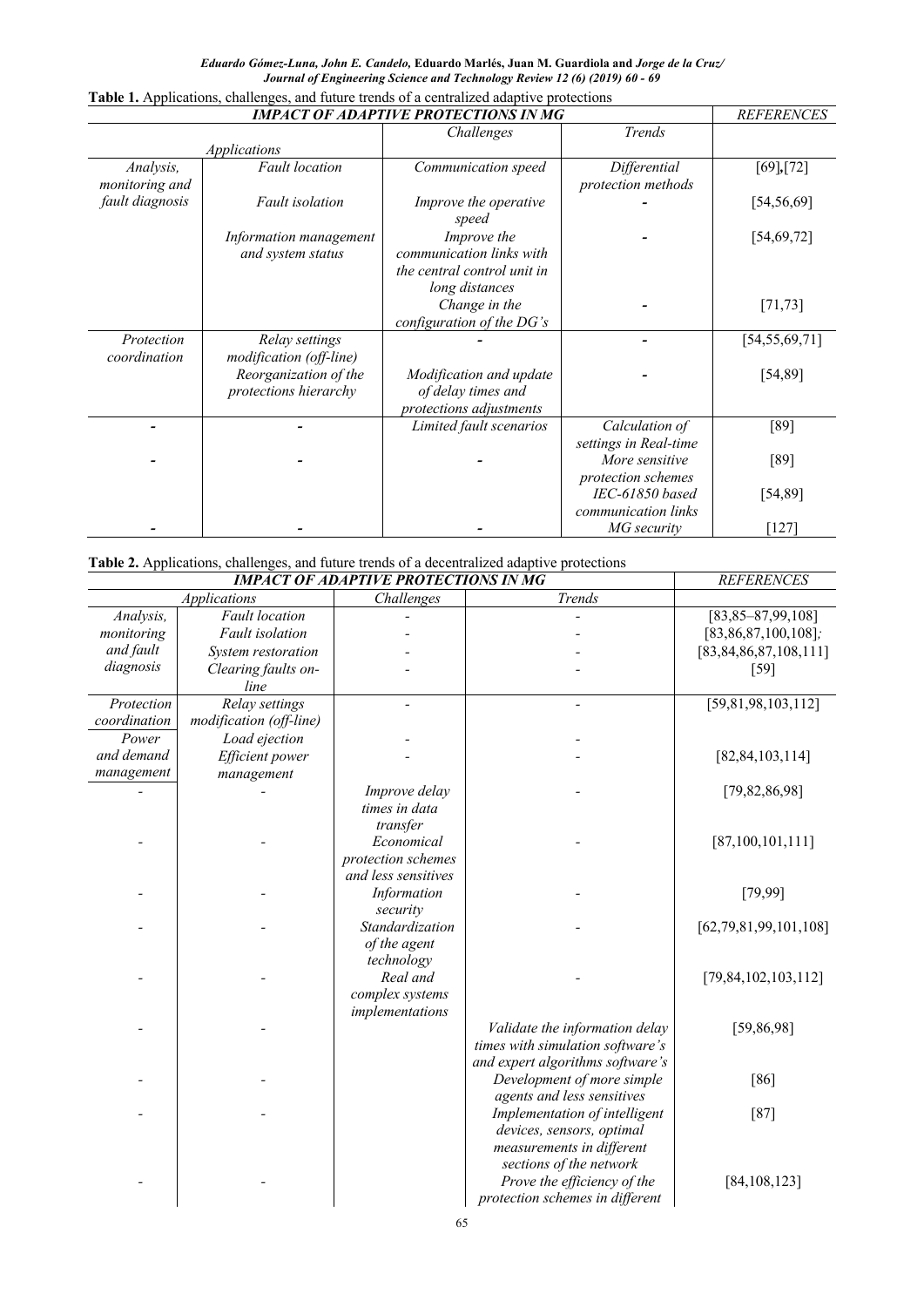|   | <b>REFERENCES</b>                 |  |                               |                     |
|---|-----------------------------------|--|-------------------------------|---------------------|
|   | Challenges<br><i>Applications</i> |  | <i>Trends</i>                 |                     |
|   |                                   |  | faults scenarios, devices and |                     |
|   |                                   |  | offer a global solution       |                     |
| - |                                   |  | Tests in more complex and     | [79, 103, 112, 128] |
|   |                                   |  | real systems                  |                     |

## **4. Conclusions**

The current state and future trends of adaptive protections in MG were presented, as well as their applications, the impacts from their implementation, and the challenges that lie ahead. It was observed that more efficient schemes and reliable communication systems still need to be developed, and that research and development needs to focus on the development of systems that are less vulnerable to contingencies and cyberattacks. The progress in decentralized adaptive schemes will need to provide protections that are more dynamic. These need to be equipped with artificial intelligence to guarantee decisions and operation autonomy, to monitor and diagnose faults, and ultimately, accomplish the correct protection coordination. In order to ensure their reliability in real-life settings, it is necessary to carry over tests and detailed validations of adaptive protections that include tests of their communication systems using real-time simulations. Adaptive protections were shown to have a positive impact on MGs, specifically in regards to selectivity, speed, and sensitivity. According to the reviewed literature, as the

number of applications of adaptive protections in real and more complex settings grows, evidence on their effectiveness and reliability will be clear. As a result, adaptive protections will be seen as the proper scheme for protection of any type of microgrid.

#### **Acknowledgments**

The authors would like thank Potencia y Tecnologías Incorporadas, PTI, S.A for the support during this research. We also thank the GITICAP group from the same company, for their contributions during the development of the innovation project 54558-2016 approved by the CNBT from Colciencias. Further, we thank the Universidad del Valle and Universidad Nacional for their participation, and support with this research project.

This is an Open Access article distributed under the terms of the Creative Commons Attribution License



#### $\mathcal{L}=\mathcal{L}=\mathcal{L}=\mathcal{L}=\mathcal{L}=\mathcal{L}=\mathcal{L}=\mathcal{L}=\mathcal{L}=\mathcal{L}=\mathcal{L}=\mathcal{L}=\mathcal{L}=\mathcal{L}=\mathcal{L}=\mathcal{L}=\mathcal{L}=\mathcal{L}=\mathcal{L}=\mathcal{L}=\mathcal{L}=\mathcal{L}=\mathcal{L}=\mathcal{L}=\mathcal{L}=\mathcal{L}=\mathcal{L}=\mathcal{L}=\mathcal{L}=\mathcal{L}=\mathcal{L}=\mathcal{L}=\mathcal{L}=\mathcal{L}=\mathcal{L}=\mathcal{L}=\mathcal{$ **References**

- [1] Hosseini SA, Abyaneh HA, Sadeghi SHH, Razavi F, Nasiri A. An overview of microgrid protection methods and the factors involved. Renew Sustain Energy Rev 2016;64:174–86. doi:10.1016/j.rser.2016.05.089.
- [2] Memon AA, Kauhaniemi K. A critical review of AC Microgrid protection issues and available solutions. Electr Power Syst Res 2015;129:23–31. doi:10.1016/j.epsr.2015.07.006.
- [3] Brearley BJ, Prabu RR. A review on issues and approaches for microgrid protection. Renew Sustain Energy Rev 2017;67:988–97. doi:10.1016/j.rser.2016.09.047.
- [4] Stadler M, Cardoso G, Mashayekh S, Forget T, DeForest N, Agarwal A, et al. Value streams in microgrids: A literature review. Appl Energy 2016;162:980–9. doi:10.1016/j.apenergy.2015.10.081.
- [5] Hooshyar A, Iravani R. Microgrid Protection. Proc IEEE 2017;105:1332–53. doi:10.1109/JPROC.2017.2669342.
- [6] Mumtaz F, Bayram IS. Planning, Operation, and Protection of Microgrids: An Overview. Energy Procedia 2017;107:94–100. doi:10.1016/j.egypro.2016.12.137.
- [7] Muruganantham B, Gnanadass R, Padhy NP. Challenges with renewable energy sources and storage in practical distribution<br>systems. Renew Sustain Energy Rev 2017;73:125-34. systems. Renew Sustain Energy doi:10.1016/j.rser.2017.01.089.
- [8] Yoldaş Y, Önen A, Muyeen SM, Vasilakos A V., Alan İ. Enhancing smart grid with microgrids: Challenges and opportunities. Renew Sustain Energy Rev  $2017;72:205-14$ . doi:10.1016/j.rser.2017.01.064.
- [9] Teimourzadeh S, Aminifar F, Davarpanah M. Microgrid dynamic security: Challenges, solutions and key considerations. Electr J 2017;30:43–51. doi:10.1016/j.tej.2017.04.015.
- [10]Gabbar HA, Islam R, Isham MU, Trivedi V. Risk-based performance analysis of microgrid topology with distributed energy generation. Int J Electr Power Energy Syst 2012;43:1363–75. doi:10.1016/j.ijepes.2012.05.061.
- [11]Eissa MM. Protection techniques with renewable resources and smart grids - A survey. Renew Sustain Energy Rev 2015;52:1645– 67. doi:10.1016/j.rser.2015.08.031.
- [12] Manditereza PT, Bansal R. Renewable distributed generation: The hidden challenges - A review from the protection perspective. Renew

Sustain Energy Rev 2016:58:1457–65. doi:10.1016/j.rser.2015.12.276.

- [13]Akhtar Z, Saqib MA. Microgrids formed by renewable energy integration into power grids pose electrical protection challenges. Renew Energy 2016;99:148–57. doi:10.1016/j.renene.2016.06.053.
- [14]Guo X, Xu D, Wu B. Overview of anti-islanding US patents for gridconnected inverters. Renew Sustain Energy Rev 2014;40:311–7. doi:10.1016/j.rser.2014.07.190.
- [15] Hare J, Shi X, Gupta S, Bazzi A. Fault diagnostics in smart microgrids: A survey. Renew Sustain Energy Rev 2016;60:1114–24. doi:10.1016/j.rser.2016.01.122.
- [16]Conti S. Analysis of distribution network protection issues in presence of dispersed generation. Electr Power Syst Res 2009;79:49–56. doi:10.1016/j.epsr.2008.05.002.
- [17]Basak P, Chowdhury S, Halder Nee Dey S, Chowdhury SP. A literature review on integration of distributed energy resources in the perspective of control, protection and stability of microgrid. Renew Sustain Energy Rev  $2012;16:5545-56$ . doi:10.1016/j.rser.2012.05.043.
- [18]Justo JJ, Mwasilu F, Lee J, Jung JW. AC-microgrids versus DCmicrogrids with distributed energy resources: A review. Renew Sustain Energy Rev  $2013:24:387-405$ . doi:10.1016/j.rser.2013.03.067.
- [19]Palizban O, Kauhaniemi K, Guerrero JM. Microgrids in active network management - Part II: System operation, power quality and protection. Renew Sustain Energy Rev 2014;36:440–51. doi:10.1016/j.rser.2014.04.048.
- [20]Yang J, Wang Y. Review on protection issues of low-voltage distribution network with multiple power-electronic-converterinterfaced distribution energy resources. Int Conf Renew Power Gener (RPG 2015) 2015:1–6. doi:10.1049/cp.2015.0327.
- [21]Conti S, Nicotra S. Procedures for fault location and isolation to solve protection selectivity problems in MV distribution networks with dispersed generation. Electr Power Syst Res 2009;79:57–64. doi:10.1016/j.epsr.2008.05.003.
- [22] Tuitemwong K, Premrudeepreechacharn S. Expert system for protection coordination of distribution system with distributed generators. Int J Electr Power Energy Syst 2011;33:466–71.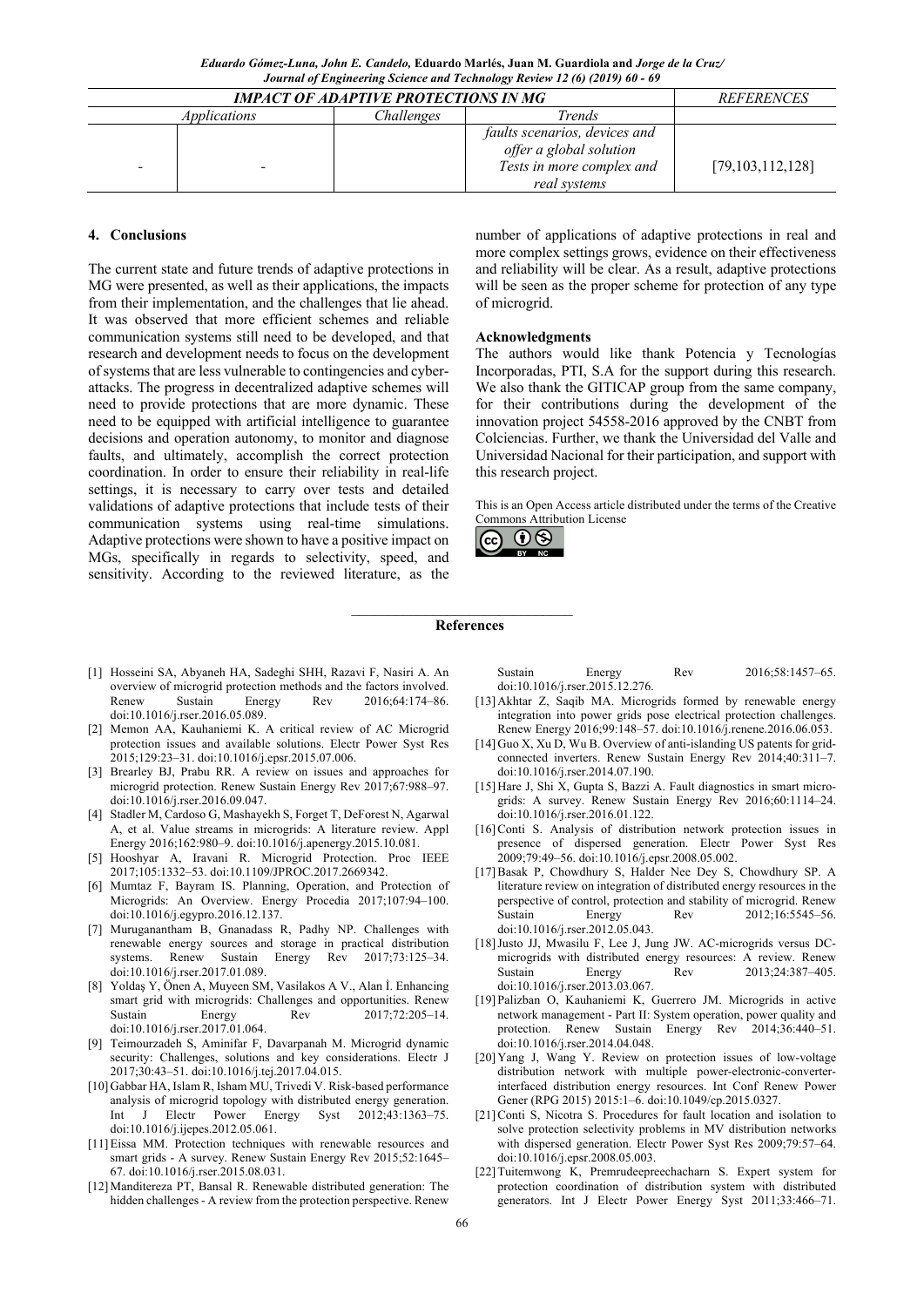doi:10.1016/j.ijepes.2010.10.009.

- [23]Ramos MJS, Bernardon DP, Comassetto L. Analysis of coordination and selectivity of protection systems during reconfigurations of distribution energy systems in real time. 2013 IEEE PES Conf Innov Smart Grid Technol ISGT LA 2013 2013. doi:10.1109/ISGT-LA.2013.6554461.
- [24] Shih MY, Enriquez AC. Alternative coordination approaches for implementation in Smart Grid. 2014 North Am Power Symp NAPS 2014 2014. doi:10.1109/NAPS.2014.6965368.
- [25]Mirsaeidi S, Mat Said D, Wazir Mustafa M, Hafiz Habibuddin M, Ghaffari K. Progress and problems in micro-grid protection schemes. Renew Sustain Energy Rev 2014;37:834-9. doi:10.1016/j.rser.2014.05.044.
- [26]Mirsaeidi S, Mat Said D, Wazir Mustafa M, Hafiz Habibuddin M, Ghaffari K. An analytical literature review of the available techniques for the protection of micro-grids. Int J Electr Power Energy Syst 2014;58:300–6. doi:10.1016/j.ijepes.2014.01.032.
- [27] Ehrenberger J. Use of directional overcurrent protection scheme for distributed generation systems. 2015 16th Int Sci Conf Electr Power Eng 2015:325–30. doi:10.1109/EPE.2015.7161082.
- [28]Gopalan SA, Sreeram V, Iu HHC. A review of coordination strategies and protection schemes for microgrids. Renew Sustain Energy Rev 2014;32:222–8. doi:10.1016/j.rser.2014.01.037.
- [29]Su C, Liu Z, Chen Z, Hu Y. An adaptive control strategy of converter based DG to maintain protection coordination in distribution system. IEEE PES Innov Smart Grid Technol Conf Eur 2015;2015–Janua:1– 6. doi:10.1109/ISGTEurope.2014.7028900.
- [30]Lin X, Zhang R, Tong N, Li X, Li M, Yang D. Regional protection scheme designed for low-voltage micro-grids. Int J Electr Power Energy Syst 2015;64:526–35. doi:10.1016/j.ijepes.2014.07.050.
- [31]Lien KY, Bui DM, Chen SL, Zhao WX, Chang YR, Lee Y Der, et al. A novel fault protection system using communication-assisted digital relays for AC microgrids having a multiple grounding system.<br>Int J Electr Power Energy Syst 2016;78:600–25. Int J Electr Power Energy Syst 2016;78:600–25. doi:10.1016/j.ijepes.2015.12.019.
- [32]Almutairy I. A review of coordination strategies and techniques for overcoming challenges to microgrid protection. 2016 Saudi Arab Smart Grid Conf SASG 2016 2017:1–4. doi:10.1109/SASG.2016.7849681.
- [33] Saleh KA, Zeineldin HH, El-Saadany EF. Optimal Protection Coordination for Microgrids Considering N \$-\$1 Contingency. IEEE Trans Ind Informatics 2017;13:2270–8. doi:10.1109/TII.2017.2682101.
- [34]Haron AR, Mohamed A, Shareef H. Coordination of Overcurrent, Directional and Differential Relays for the Protection of Microgrid System. Procedia Technol 2013;11:366-73. doi:10.1016/j.protcy.2013.12.204.
- [35]Sinclair A, Finney D, Martin D, Sharma P. Distance protection in distribution systems: How it assists with integrating distributed resources. IEEE Trans Ind Appl 2014;50:2186–96. doi:10.1109/TIA.2013.2288426.
- [36]Hooshyar A, Iravani R. A New Directional Element for Microgrid Protection. IEEE Trans Smart Grid 2017;3053. doi:10.1109/TSG.2017.2727400.
- [37]El Arroudi K, Joos G. Performance of Interconnection Protection Based on Distance Relaying for Wind Power Distributed Generation. IEEE Trans Power Deliv 2017;8977:1–1. doi:10.1109/TPWRD.2017.2693292.
- [38]Zeineldin HM, Sharaf HH, El-Saadany E. Protection Coordination for Microgrids with Grid-Connected and Islanded Capabilities using Dual Setting Directional Overcurrent Relays. IEEE Trans Smart Grid 2016;3053:1–1. doi:10.1109/TSG.2016.2546961.
- [39] Kamel RM, Alsaffar MA, Habib MK, Novel and simple scheme for Micro-Grid protection by connecting its loads neutral points: A review on Micro-Grid protection techniques. Renew Sustain Energy Rev 2016;58:931–42. doi:10.1016/j.rser.2015.12.319.
- [40]Ma C, Lu Z, Tang WH, Wu QH, Fitch J. An agent brokering-based scheme for anti-islanding protection of distributed generation. 2009 IEEE Power Energy Soc Gen Meet PES '09 2009:1–8. doi:10.1109/PES.2009.5275632.
- [41]Sortomme E, Venkata SS, Mitra J. Microgrid protection using communication-assisted digital relays. IEEE Trans Power Deliv 2010;25:2789–96. doi:10.1109/TPWRD.2009.2035810.
- [42]Laaksonen HJ. Protection principles for future microgrids. IEEE Trans Power Electron 2010;25:2910–8. doi:10.1109/TPEL.2010.2066990.
- [43]Li XLX, Dysko a., Burt GM. Application of communication based distribution protection schemes in islanded systems. Univ Power Eng

Conf (UPEC), 2010 45th Int 2010.

- [44]Mahat P, Chen Z, Bak-Jensen B, Bak CL. A simple adaptive overcurrent protection of distribution systems with distributed generation. IEEE Trans Smart Grid 2011;2:428–37. doi:10.1109/TSG.2011.2149550.
- [45]Abdulhadi I, Coffele F, Dyśko A, Booth C, Burt G. Adaptive protection architecture for the smart grid. IEEE PES Innov Smart Grid Technol Conf Eur 2011. doi:10.1109/ISGTEurope.2011.6162781.
- [46]Che L, Khodayar ME, Shahidehpour M. Adaptive protection system for microgrids: Protection practices of a functional microgrid system. IEEE Electrif Mag 2014;2:66–80. doi:10.1109/MELE.2013.2297031.
- [47]Giustina D Della, Dede A, De Sotomayor AA, Ramos F. Toward an adaptive protection system for the distribution grid by using the IEC 61850. Proc IEEE Int Conf Ind Technol 2015;2015–June:2374–8. doi:10.1109/ICIT.2015.7125448.
- [48]Piesciorovsky EC, Schulz NN. Fuse relay adaptive overcurrent protection scheme for microgrid with distributed generators. IET Gener Transm Distrib 2017;11:540–9. doi:10.1049/ietgtd.2016.1144.
- [49]Orji U, Schantz C, Leeb SB, Kirtley JL, Sievenpiper B, Gerhard K, et al. Adaptive Zonal Protection for Ring Microgrids. IEEE Trans Smart Grid 2017;8:1843–51. doi:10.1109/TSG.2015.2509018.
- [50] Seo H-C, Rhee S-B. Novel adaptive reclosing scheme using wavelet transform in distribution system with battery energy storage system. Int J Electr Power Energy Syst 2018;97:186–200. doi:10.1016/j.ijepes.2017.11.009.
- [51]Ho Q-D, Le-Ngoc T. Smart Grid Communications Networks: Wireless Technologies, Protocols, Issues, and Standards. Elsevier Inc.; 2013. doi:10.1016/B978-0-12-415844-3.00005-X.
- [52]Alizadeh SM, Ozansoy C. The role of communications and standardization in wind power applications - A review. Renew Sustain Energy Rev 2016:54:944–58. doi:10.1016/j.rser.2015.10.061.
- [53]Voima S, Laaksonen H, Kauhaniemi K. Adaptive protection scheme for smart grids. Dev Power Syst Prot (DPSP 2014), 12th IET Int Conf 2014:1–6. doi:10.1049/cp.2014.0139.
- [54]Ustun TS, Ozansoy C, Zayegh A. Modeling of a centralized microgrid protection system and distributed energy resources according to IEC 61850-7-420. IEEE Trans Power Syst 2012;27:1560–7. doi:10.1109/TPWRS.2012.2185072.
- [55]Degner T, Li R, Jenkins N, Oudalov a. MoreMicrogrids DC2 Novel protecction systems for microgrids 2009:1–168.
- [56]Laaksonen H, Ishchenko D, Oudalov A. Adaptive protection and microgrid control design for Hailuoto Island. IEEE Trans Smart Grid 2014;5:1486–93. doi:10.1109/TSG.2013.2287672.
- [57]Khederzadeh M. Adaptive setting of protective relays in microgrids in grid-connected and autonomous operation. 11th IET Int Conf Dev Power Syst Prot (DPSP),Birmingham 2012:P14–P14. doi:10.1049/cp.2012.0076.
- [58]Kaur A, Kaushal J, Basak P. Areview on microgrid central controller. Renew Sustain Energy Rev 2016;55:338–45. doi:10.1016/j.rser.2015.10.141.
- [59]Do Nascimento LL, Rolim JG. Multi-Agent system for adaptive protection in microgrids. 2013 IEEE PES Conf Innov Smart Grid Technol ISGT LA 2013 2013. doi:10.1109/ISGT-LA.2013.6554435.
- [60]Kawano F, Baber GP, Beaumont PG, Fukushima K, Miyoshi T, Shono T, et al. Intelligent protection relay system for smart grid. 10th IET Int Conf Dev Power Syst Prot (DPSP 2010) Manag Chang 2010:13–13. doi:10.1049/cp.2010.0211.
- [61]Almeida, E. Leite, H. Silva N. Real-time Closed-Loop Test to Adaptive Protection in a Smart-Grid Context. 13th Int Conf Dev Power Syst Prot 2016 2014:1–5. doi:10.1049/cp.2016.0061.
- [62]McArthur SDJ, Davidson EM, Catterson VM, Dimeas AL, Hatziargyriou ND, Ponci F, et al. Multi-Agent Systems for Power Engineering Applications -- Part I and Part II. IEEE Trans Power Syst Vol 22, Issue 4, Pp 1743--1759 2007.
- [63]Moradi MH, Razini S, Mahdi Hosseinian S. State of art of multiagent systems in power engineering: A review. Renew Sustain Energy Rev 2016;58:814–24. doi:10.1016/j.rser.2015.12.339.
- [64]Pipattanasomporn M, Feroze H, Rahman S. Multi-agent systems in a distributed smart grid: Design and implementation. IEEE/PES Power Syst Conf Expo 2009 PSCE '09 2009:1-8. doi:10.1109/PSCE.2009.4840087.
- [65] Jian Z, Ai Q, Jiang C, Wang X, Zheng Z, Gu C. The application of Multi Agent System in Microgrid coordination control. 1st Int Conf Sustain Power Gener Supply, SUPERGEN '09 2009.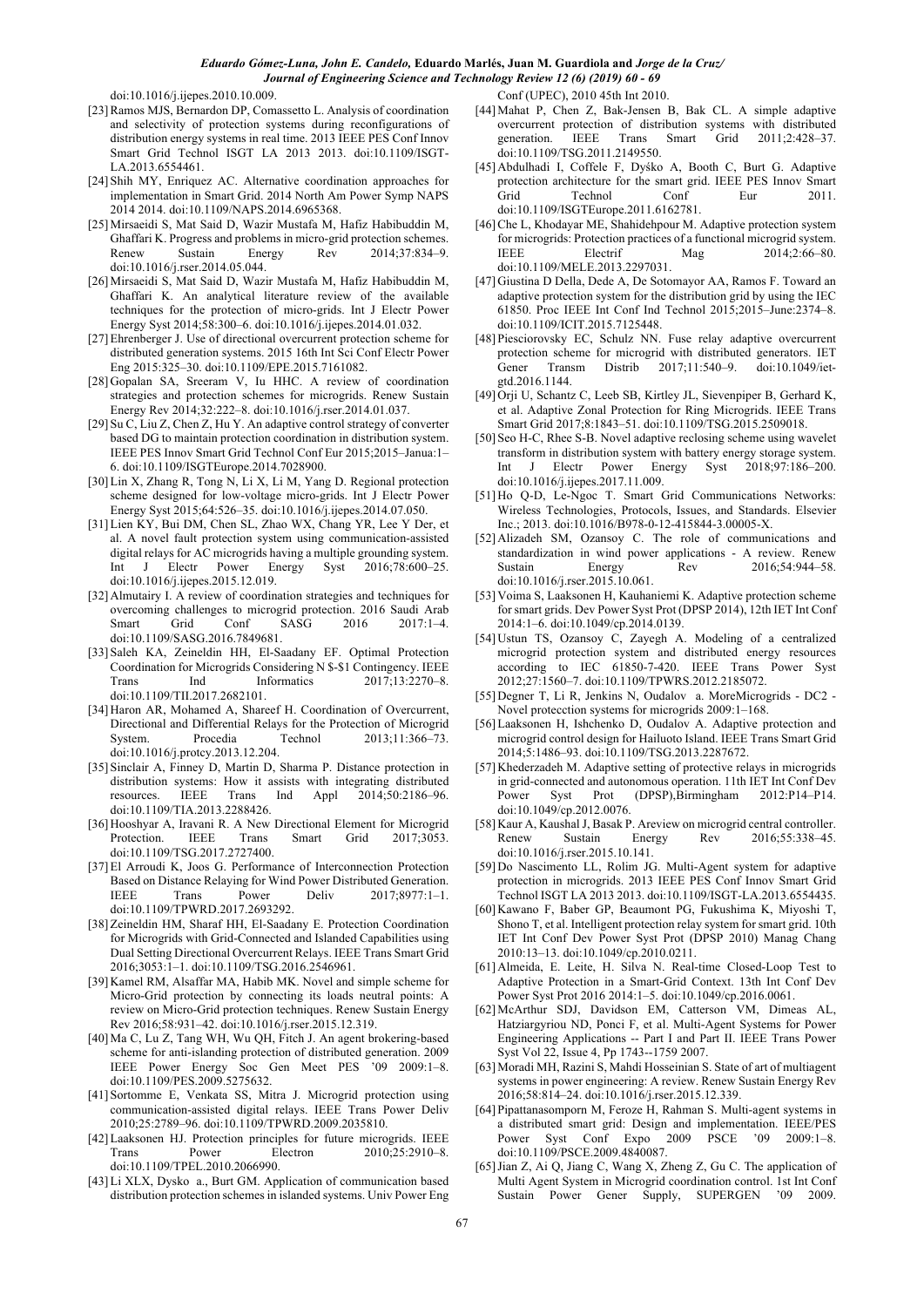doi:10.1109/SUPERGEN.2009.5348277.

- [66]Lewis FL, Qu Z, Davoudi A, Bidram A. Secondary control of microgrids based on distributed cooperative control of multi-agent systems. IET Gener Transm Distrib 2013;7:822–31. doi:10.1049/ietgtd.2012.0576.
- [67]Leng D. Control of a Micro-Grid Based on Distributed Cooperative Control of Multi-Agent System n.d.
- [68]Mao M, Jin P, Hatziargyriou ND, Chang L. Multiagent-based hybrid energy management system for microgrids. IEEE Trans Sustain Energy 2014;5:938–46. doi:10.1109/TSTE.2014.2313882.
- [69]Monadi M, Gavriluta C, Luna A, Candela J, Rodriguez P. Centralized protection strategy for medium voltage DC microgrids. IEEE Trans Power Deliv 2016;PP:1–11. doi:10.1109/TPWRD.2016.2600278.
- [70]Ustun TS, Khan RH, Hadbah A, Kalam A. An adaptive microgrid protection scheme based on a wide-area smart grid communications network. 2013 IEEE Latin-America Conf Commun 2013;2013 IEEE:1–5. doi:10.1109/LatinCom.2013.6759822.
- [71]Nascimento JP, Brito NSD, De Souza BA. An adaptive protection algorithm for distribution systems with distributed generation. 2015 IEEE PES Innov Smart Grid Technol Lat Am ISGT LATAM 2015 2016:165–70. doi:10.1109/ISGT-LA.2015.7381147.
- [72]Bhattarai BP, Bak-Jensen B, Chaudhary S, Pillai JR. An adaptive overcurrent protection in smart distribution grid. 2015 IEEE Eindhoven PowerTech, PowerTech 2015 2015. doi:10.1109/PTC.2015.7232310.
- [73]Coffele F, Booth C, Dyśko A. An Adaptive Overcurrent Protection Scheme for Distribution Networks. IEEE Trans Power Deliv 2015;30:561–8. doi:10.1109/TPWRD.2013.2294879.
- [74]Mirsaeidi S, Said DM, Mustafa MW, Habibuddin MH, Ghaffari K. Design and testing of a centralized protection scheme for microgrids. J Cent South Univ 2015;22:3876–87. doi:10.1007/s11771- 015-2932-9.
- [75]Mirsaeidi S, Said DM, Mustafa MW, Habibuddin MH, Ghaffari K. Modeling and simulation of a communication-assisted digital protection scheme for micro-grids. Renew Sustain Energy Rev 2016;57:867–78. doi:10.1016/j.rser.2015.12.218.
- [76]Ibrahim AM, El-Khattam W, ElMesallamy M, Talaat HA. Adaptive protection coordination scheme for distribution network with distributed generation using ABC. J Electr Syst Inf Technol 2016;3:320–32. doi:10.1016/j.jesit.2015.11.012.
- [77]Sitharthan R, Geethanjali M, Karpaga Senthil Pandy T. Adaptive protection scheme for smart microgrid with electronically coupled distributed generations. Alexandria Eng J 2016;55:2539–50. doi:10.1016/j.aej.2016.06.025.
- [78]A micro mesh adaptive overcurrent protection, 2016.
- [79]Kantamneni A, Brown LE, Parker G, Weaver WW. Survey of multiagent systems for microgrid control. Eng Appl Artif Intell 2015;45:192–203. doi:10.1016/j.engappai.2015.07.005.
- [80]Farid AM. Multi-Agent System Design Principles for Resilient Coordination & Control of Future Power Systems. Intell Ind Syst 2015;1:255–69. doi:10.1007/s40903-015-0013-x.
- [81]Wan H, Wong KP, Chung CY. Multi-agent application in protection coordination of power system with distributed generations. IEEE Power Energy Soc 2008 Gen Meet Convers Deliv Electr Energy 21st Century, PES 2008. doi:10.1109/PES.2008.4596261.
- [82]Dimeas AL, Hatziargyriou ND. Operation of a multiagent system for microgrid control. IEEE Trans Power Syst 2005;20:1447–55. doi:10.1109/TPWRS.2005.852060.
- [83]Belkacemi R, Feliachi A, Choudhry MA, Saymansky JE. Multi-Agent systems hardware development and deployment for smart grid control applications. IEEE Power Energy Soc Gen Meet 2011. doi:10.1109/PES.2011.6039822.
- [84]Ren F, Zhang M, Soetanto D, Su X. Conceptual design of a multiagent system for interconnected power systems restoration. IEEE Trans Power Syst 2012;27:732-40. doi:10.1109/TPWRS.2011.2177866.
- [85]Alwala S, Feliachi A, Choudhry MA. Multi Agent System based fault location and isolation in a smart microgrid system. Innov Smart Grid Technol (ISGT), 2012 IEEE PES 2012:1–4. doi:10.1109/isgt.2012.6175813.
- [86]Ananda SA, Gu JC, Yang MT, Wang JM, Chen J Da, Chang YR, et al. Multi-agent system fault protection with topology identification in microgrids. Energies 2017;10:1–21. doi:10.3390/en10010028.
- [87]Habib HF, Youssef T, Cintuglu MH, Mohammed OA. Multi-Agent-Based Technique for Fault Location, Isolation, and Service Restoration. IEEE Trans Ind Appl 2017;53:1841–51. doi:10.1109/TIA.2017.2671427.
- [88] Gmbh E. (12) Patent Application Publication (10) Pub. No .: US 2012 / 0143132 A1 pM / L pM / L 2012;1.
- [89]Mishra C, Mohanta DK, Reddy MJB. Impact of adaptive relaying in Smart Grid. 2014 14th Int Conf Environ Electr Eng EEEIC 2014 - Conf Proc 2014:169–74. doi:10.1109/EEEIC.2014.6835858.
- [90]Viggiano C, Gers JM. Protective relay setting criteria considering DERs and distributed automation. 13th Int Conf Dev Power Syst Prot 2016 2016:1–9.
- [91]Habib HF, Hariri M El, Elsayed A, Mohammed O, Ieee F. Utilization of Supercapacitors in Adaptive Protection Applications for Resiliency against Communication Failures : A Size and Cost Optimization Case Study 2017:1–8.
- [92] Ustun TS. Interoperability and interchangeability for microgrid protection systems using IEC 61850 standard. PECON 2016 - 2016 IEEE 6th Int Conf Power Energy, Conf Proceeding 2017:7–12. doi:10.1109/PECON.2016.7951463.
- [93]Habib HF, Lashway CR, Mohammed OA. A Review of Communication Failure Impacts on Adaptive Microgrid Protection Schemes and the Use of Energy Storage as a Contingency. IEEE Trans Ind Appl 2017;9994:1–1. doi:10.1109/TIA.2017.2776858.
- [94]Habib HF, Lashway CR, Members S, Mohammed OA. On the Adaptive Protection of Microgrids : A Review on How to Mitigate Cyber Attacks and Communication Failures. Ind Appl Soc Annu Meet 2017 IEEE 2017;33174:1–8.
- [95]Jin D, Li Z, Hannon C, Chen C, Wang J, Shahidehpour M, et al. Toward a Cyber Resilient and Secure Microgrid Using Software-Defined Networking. IEEE Trans Smart Grid 2017;8:2494–504. doi:10.1109/TSG.2017.2703911.
- [96]Vrba P, Marik V, Siano P, Leitao P, Zhabelova G, Vyatkin V, et al. A review of agent and service-oriented concepts applied to intelligent energy systems. IEEE Trans Ind Informatics 2014;10:1890–903. doi:10.1109/TII.2014.2326411.
- [97]Perkonigg F, Brujic D, Ristic M. MAC-Sim: A multi-agent and communication network simulation platform for smart grid applications based on established technologies. 2013 IEEE Int Conf Smart Grid Commun 2013:570–5. doi:10.1109/SmartGridComm.2013.6688019.
- [98]Gu JC, Yang MT, Chen J Da, Chung HY, Wang CY, Chang YR, et al. Application of multi-agent systems to microgrid fault protection coordination. Proc - 2016 IEEE Int Symp Comput Consum Control IS3C 2016 2016:188–91. doi:10.1109/IS3C.2016.58.
- [99]Shang J, Tai N, Liu Q. Multi-agent based protection system for distribution system with DG 2013:8.
- [100] Perera N, Rajapakse AD. Agent-Based Protection Scheme for Distribution Networks with Distributed Generators. 2006 IEEE Power Eng Soc Gen Meet 2006:1-6. doi:10.1109/PES.2006.1709528.
- [101] Cintuglu MH, Martin H, Mohammed OA. An intelligent multi agent framework for active distribution networks based on IEC 61850 and FIPA standards. 2015 18th Int Conf Intell Syst Appl to Power Syst 2015:1–6. doi:10.1109/ISAP.2015.7325527.
- [102] Kulasekera a L, Gopura R a RC, Hemapala KTMU, Perera N, Pallegedara A. Dual layered multi agent system for intentional islanding operation of microgrids. Proceeding … 2012;2012:994–7.
- [103] He Y, Wang W, Wu X, Xu L, Li R. An overview of applications of MAS in smart distribution network with DG. 2015 IEEE 2nd Int Futur Energy Electron Conf IFEEC 2015 2015. doi:10.1109/IFEEC.2015.7361567.
- [104] Strasser T, Andrén F, Kathan J, Cecati C, ... A review of architectures and concepts for intelligence in future electric energy systems. IEEE Trans … 2015;62:2424–38.
- [105] Eder-Neuhauser P, Zseby T, Fabini J, Vormayr G. Cyber attack models for smart grid environments. Sustain Energy, Grids Networks 2017;12:10–29. doi:10.1016/j.segan.2017.08.002.
- [106] Leszczyna R. Cybersecurity and privacy in standards for smart grids – A comprehensive survey. Comput Stand Interfaces 2018;56:62–73. doi:10.1016/j.csi.2017.09.005.
- [107] Kato T, Takahashi H, Sasai K, Kitagata G, Kim HM, Kinoshita T. Priority-based hierarchical operational management for multiagentbased microgrids. Energies 2014:7:2051–78. doi:10.3390/en7041852.
- [108] Hussain A, Aslam M, Arif SM. N-version programming-based protection scheme for microgrids: A multi-agent system based approach. Sustain Energy, Grids Networks 2016;6:35–45. doi:10.1016/j.segan.2016.02.001.
- [109] Goebel R, Siekmann J, Wahlster W. Lecture Notes in Artificial Intelligence Subseries of Lecture Notes in Computer Science LNAI Series Editors. 2012. doi:10.1007/978-3-642-34182-3.